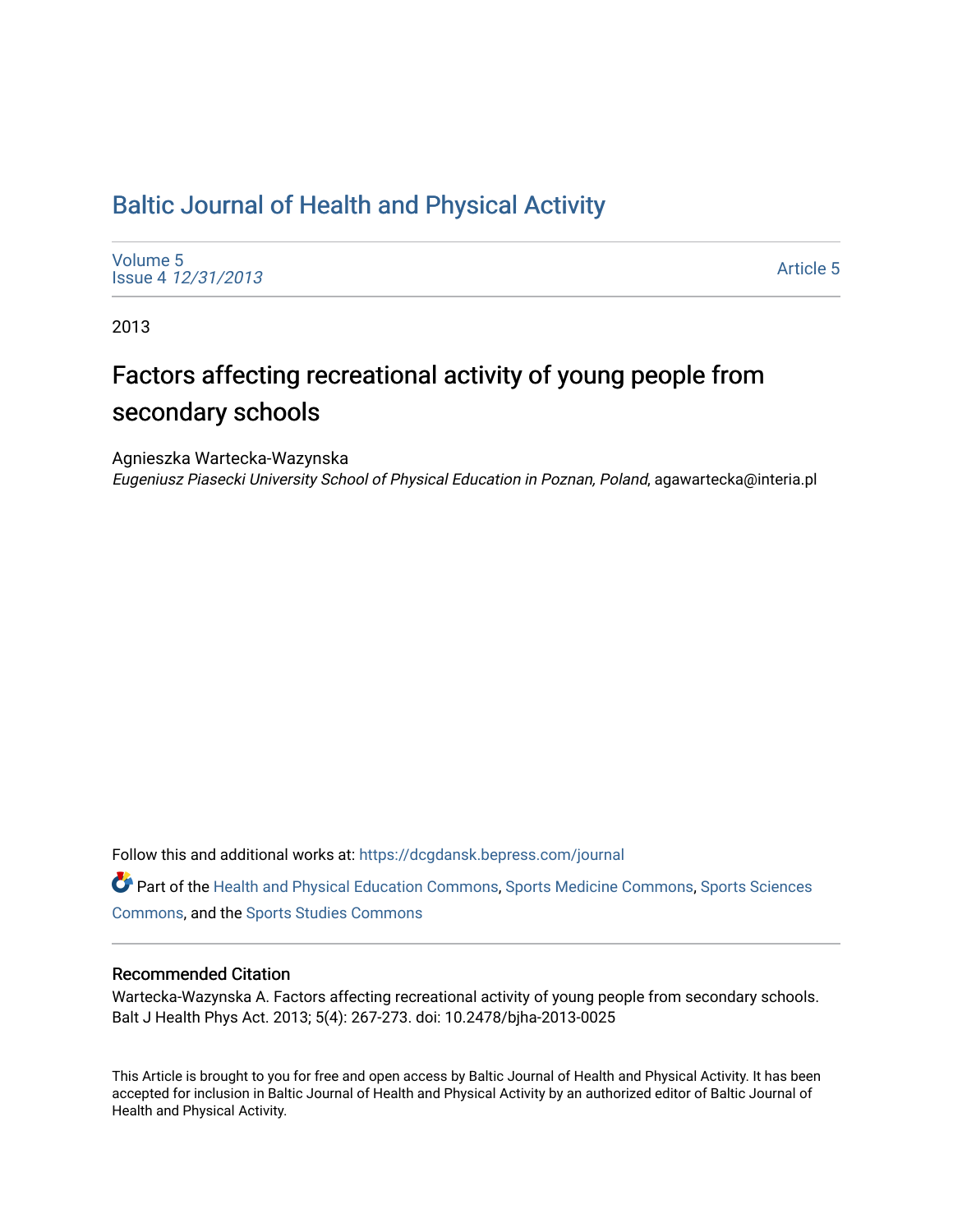

**BALTIC JOURNAL OF HEALTH AND PHYSICAL ACTIVITY** © Gdansk University of Physical Education and Sport in Gdansk, Vol. 5, No. 4, 2013, 267-273

DOI: 10.2478/bjha-2013-0025

|                                                                                                                                                                       | <b>Factors affecting recreational activity of young</b><br>people from secondary schools                                                                                                                                                                                                                                                                                                                                                                                                                                                                                                                                                                                                                |
|-----------------------------------------------------------------------------------------------------------------------------------------------------------------------|---------------------------------------------------------------------------------------------------------------------------------------------------------------------------------------------------------------------------------------------------------------------------------------------------------------------------------------------------------------------------------------------------------------------------------------------------------------------------------------------------------------------------------------------------------------------------------------------------------------------------------------------------------------------------------------------------------|
| Authors' Contribution:<br>A - Study Design<br>B - Data Collection                                                                                                     | Agnieszka Wartecka-Wazynska                                                                                                                                                                                                                                                                                                                                                                                                                                                                                                                                                                                                                                                                             |
| C - Statistical Analysis<br>D - Data Interpretation<br>E - Manuscript Preparation<br>F - Literature Search<br>G - Funds Collection                                    | Eugeniusz Piasecki University School of Physical Education in Poznan, Poland                                                                                                                                                                                                                                                                                                                                                                                                                                                                                                                                                                                                                            |
|                                                                                                                                                                       | Key words: recreational activity, young people, finance, leisure time, Greater Poland.                                                                                                                                                                                                                                                                                                                                                                                                                                                                                                                                                                                                                  |
|                                                                                                                                                                       | <b>Abstract</b>                                                                                                                                                                                                                                                                                                                                                                                                                                                                                                                                                                                                                                                                                         |
|                                                                                                                                                                       | Background:   The paper discusses factors which determine young people's recreational activity in<br>their leisure time. Learning about the factors of recreational activity will support effi-<br>cient promotion of active lifestyles, improvement in health condition and education of                                                                                                                                                                                                                                                                                                                                                                                                               |
| <b>Material/Methods:</b>                                                                                                                                              | young people, and participation in different forms of recreation.<br>In order to conclude on the statistical significance of the relationships and the strength<br>of correlation between the variables, the author used Pearson's chi-square test for<br>independence and Cramer's V coefficient. The research hypothesis was tested at two<br>levels: $\alpha$ = 0.01 (denoted in the paper as **) and $\alpha$ = 0.05 (denoted in the paper as *).<br>The study was carried out among the subjects from a homogeneous age group of<br>young people (15 to 19 years old) from secondary schools in the Greater Poland                                                                                 |
|                                                                                                                                                                       | Voivodeship. The survey covered a research sample of 600 people.<br><b>Results:</b> The survey, carried out among young people aged 15 to 19 years, found that<br>recreational activity in both genders diminished with age. The study also showed that<br>the studied young people participated in the following forms of recreation in their<br>leisure time: computer (24.86%), cycling (18.59%), team games (14.35%), walking<br>(7.79%), swimming (7.49%), spending time in a café or a pub (5.87%) and going to<br>the cinema (0.42%). Among the factors that determine recreational activity, the<br>significant role is played by financial factors, lack of interest in recreational activity, |
| <b>Conclusions:</b>                                                                                                                                                   | lack of free time and recreational equipment.<br>Rational participation in recreational activity contributes to maintaining health and<br>affects good mood of individuals. A system of education should be created in society<br>to promote recreational activity among young people and its effect on the quality of<br>health and life.                                                                                                                                                                                                                                                                                                                                                              |
| Word count: 2,953                                                                                                                                                     |                                                                                                                                                                                                                                                                                                                                                                                                                                                                                                                                                                                                                                                                                                         |
| Tables: 3<br>Figures: 0<br>References: 18                                                                                                                             | Received: June 2013<br>Accepted: October 2013<br>Published: December 2013                                                                                                                                                                                                                                                                                                                                                                                                                                                                                                                                                                                                                               |
| Corresponding author:<br>Agnieszka Wartecka-Ważyńska, Ph.D.<br>ul. Królowej Jadwigi 27/39, 61-871 Poznań<br>Phone: +48 61 835 53 47<br>E-mail: agawartecka@interia.pl | Eugeniusz Piasecki University School of Physical Education in Poznan                                                                                                                                                                                                                                                                                                                                                                                                                                                                                                                                                                                                                                    |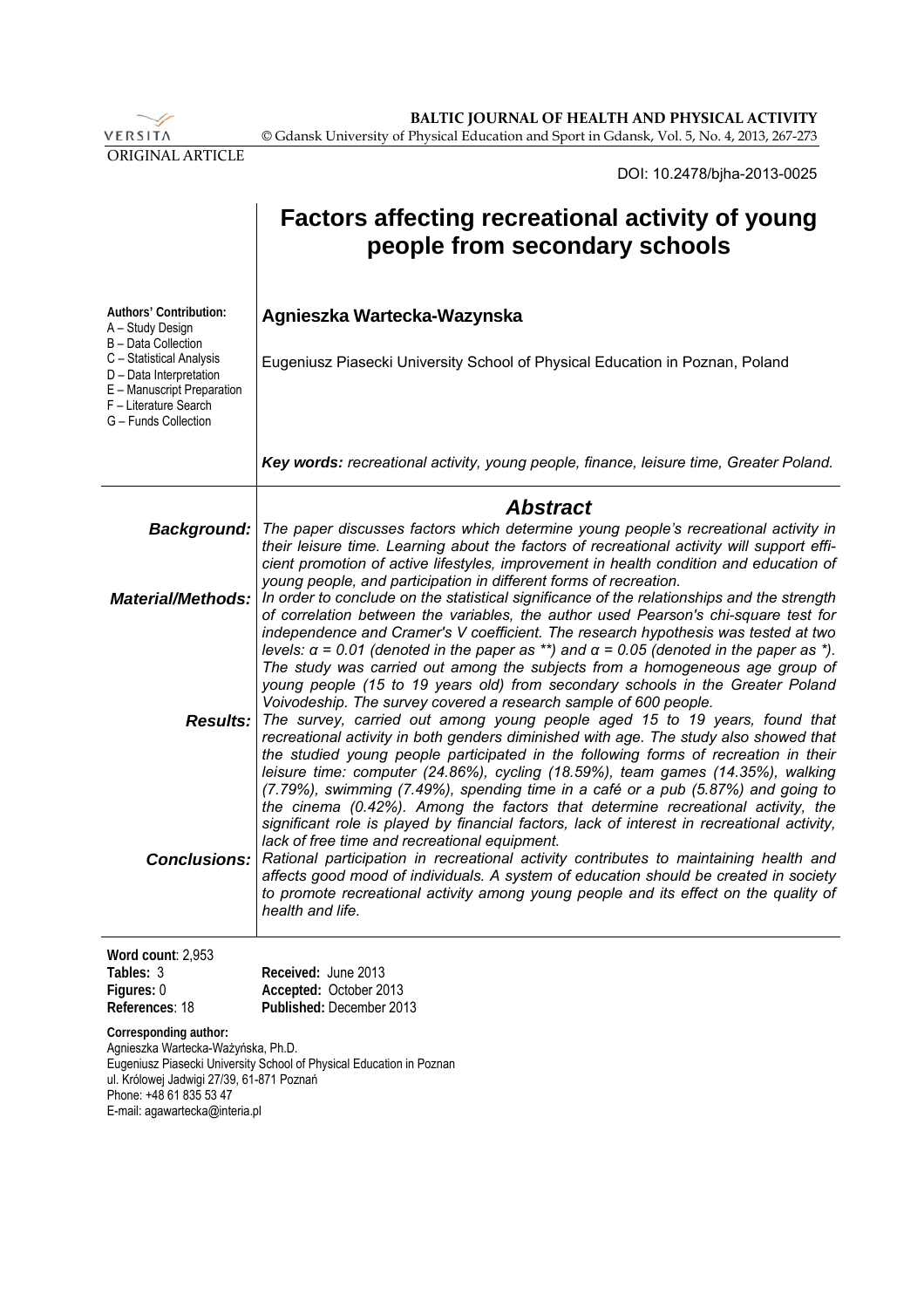#### **Introduction**

In industrial and post-industrial societies, work had the central place in human existence. In the knowledge society, the importance of work has been replaced by leisure time. Time has become more precious because of the increased pace of living. Throughout the 20th century, working time and leisure time became a commodity which should be rationally managed [1]. Leisure time is an important factor in life quality. The amount of leisure time and the way of spending this time determines good mood and health of a human [2, 3, 4, 5]. Education of children and young people for the rational use of their leisure time is an essential problem. A particular role in this education is played by school education supported by families and actions taken by governmental and non-governmental organizations. Recreation, which represents an element of physical activity, is an active form of spending leisure time by young people and adults. Without recreation, all health strategies, maintaining and improving health and the proper growth of children would be impossible [6]. Through cognitive, educational, hygienic, health-related and socio-educational values, recreation represents one of the most attractive methods of spending leisure time among children and young people. The most attractive type of this education in the countries of the European Union is termed outdoor education [7]. In consideration of the above problems, the particular focus should be on instilling healthy habits into young people, education and teaching with consideration for the values of recreation (recreation axiology).

The aim of the paper is to identify the factors which determine young people's recreational activity in their leisure time. Identification of the factors in this activity will support promotion of active lifestyles among young people, improvement in health condition and it will draw attention to the need for education and teaching aimed at participation in different forms of recreation.

#### **Material and methods**

The study was based on the following methods: literature study, a diagnostic survey and a statistical method. The method of a diagnostic survey adopted the technique of a questionnaire. In the statistical method, Pearson's chi-square and Cramer's V were used. In order to conclude on the statistical significance between the variables studied, the author used Pearson's chi-square test for independence. Furthermore, the Cramer's V coefficient was calculated. It indicates the strength of relationships between variables while adopting the null hypothesis (Ho) of the lack of any relationship between the tested variables. The research hypothesis was tested at two levels:  $\alpha$  = 0.01 (denoted in the paper as \*\*) and  $\alpha$  = 0.05 (denoted in the paper as \*). In the case of presence of a relationship at these levels, an alternative hypothesis was adopted. Cramer's V is an indicator of the strength of the relationship between variables. This strength is defined on a scale from 0 to 1. The values closer to 1 represent a stronger relationship. Statistical computation of the survey material collected in the study was carried out by means of the STATISTICA computer software. The study is focused on the presentation, analysis and interpretation of the results obtained from the questionnaire survey.

The survey was carried out in a group which was homogeneous in terms of age (15-19-yearolds). It was assumed that this age category represents young people who are relatively independent in making decisions on the way and the form of spending leisure time. The studied sample involved a research sample of 600 young people from comprehensive secondary schools and vocational secondary schools in the region of the Greater Poland Voivodeship (850 questionnaire forms were sent). The characterization of the studied sample is presented in Table 1.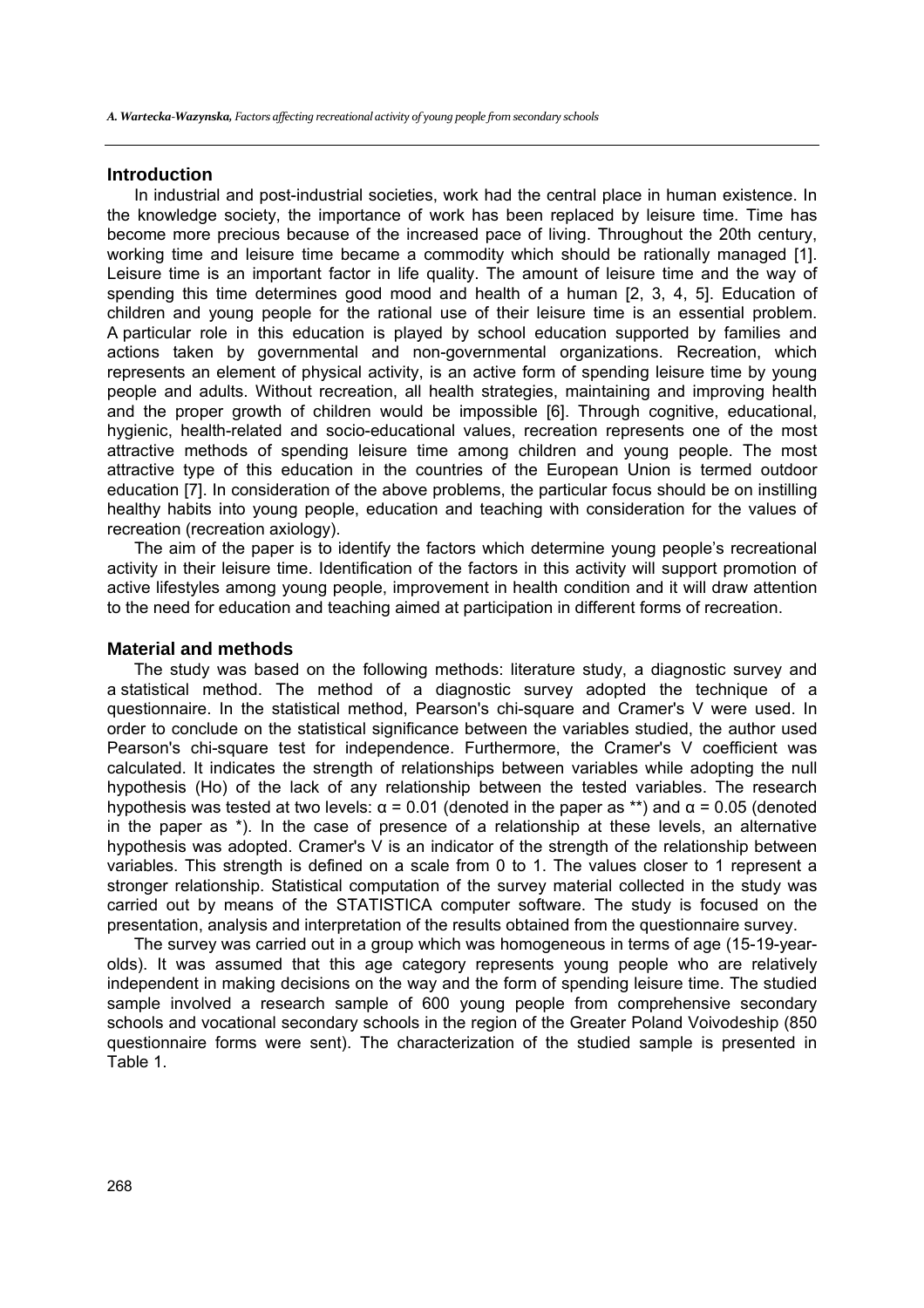| Table 1. Characterization of the studied sample |        |                                |                             |       |  |  |  |  |  |  |
|-------------------------------------------------|--------|--------------------------------|-----------------------------|-------|--|--|--|--|--|--|
|                                                 |        |                                | School type                 |       |  |  |  |  |  |  |
| Respondent's age                                |        | comprehensive secondary school | vocational secondary school |       |  |  |  |  |  |  |
|                                                 | number | %                              | number                      | $\%$  |  |  |  |  |  |  |
| 15                                              | 23     | 7.27                           | 10                          | 3.52  |  |  |  |  |  |  |
| 16                                              | 123    | 38.90                          | 6                           | 2.11  |  |  |  |  |  |  |
| 17                                              | 93     | 29.43                          | 120                         | 42.25 |  |  |  |  |  |  |
| 18                                              | 61     | 19.30                          | 140                         | 49.30 |  |  |  |  |  |  |
| 19                                              | 16     | 5.06                           | 8                           | 2.82  |  |  |  |  |  |  |
| Total                                           | 316    | 52.67                          | 284                         | 47.33 |  |  |  |  |  |  |

| Table 1. Characterization of the studied sample |  |  |  |
|-------------------------------------------------|--|--|--|
|-------------------------------------------------|--|--|--|

The survey was carried out in all the headquarters of 29 poviat authorities in the Greater Poland Voivodeship in 2011/2012. Two secondary schools were randomly selected in these headquarters: a comprehensive secondary school and a vocational secondary school. Furthermore, one class was randomly selected from each school. The general population was represented by 178,966 students from secondary schools: comprehensive secondary schools (60,989 students) and vocational secondary schools (technical schools and basic vocational schools: 117,977 students). With the level of significance set at  $\alpha$  = 0.05, in order for the sample to be representative, 385 respondents should be examined, whereas at the level of significance set at  $\alpha$  = 0.01 this number is 660 people. 600 questionnaires which were properly filled in by the students were used for the analysis.

# **Results**

The investigations of the sample of young people aged 15 to 19 found that 77.02% of the subjects participated in different forms of recreation and 22.97% of them were not interested in recreation. Recreational activity in both genders diminished with age. At the age of 15, 90% of young people engaged in recreation, 82.90% at the age of 16, 74.50% at the age of 17, 71.40% at the age of 18 and 62.36% at the age of 19. In their leisure time the studied young people participated in the following forms of recreation: cycling (18.59%), swimming (7.49%), team games (14.35%), walking (7.79%), spending time in a café or a pub (5.87%), going to the cinema (0.42%) and in front of a computer (24.86%) (Table 2). In general, the most popular forms of recreation were active, but a noticeable interest in passive forms of recreation should also be noted (computers, meeting in cafés and pubs). Recreational activity exhibits a similar pattern in other countries of the European Union. According to a survey carried out by Eurobarometr, leisure time spent by young people in almost all the EU countries accounted for 20% of their total time. Over the age of 30, this time shortens considerably (more or less by a quarter), which results from new household and family duties typical of this period of life.

The main types of activities among young people in their leisure time were: sports (walking, riding a bike or other) and going out with friends to the dance, for a drink or a meal (45% and 40%, respectively). Reading just for pleasure was much less popular among the respondents (25%). Using the Internet, video equipment and watching TV as a principal activity in their leisure time involved nearly a fifth of the young people. Listening to music or going to the cinema were the activities which were popular among 15% of young people. Rather rare activities included helping parents with households duties (10%) and shopping (7%), similarly to working (nearly 5%). Regular participation in different organizations (athletic, cultural, youth and local ones) was declared by only 2% of young people aged 15 to 30 years [8, 9].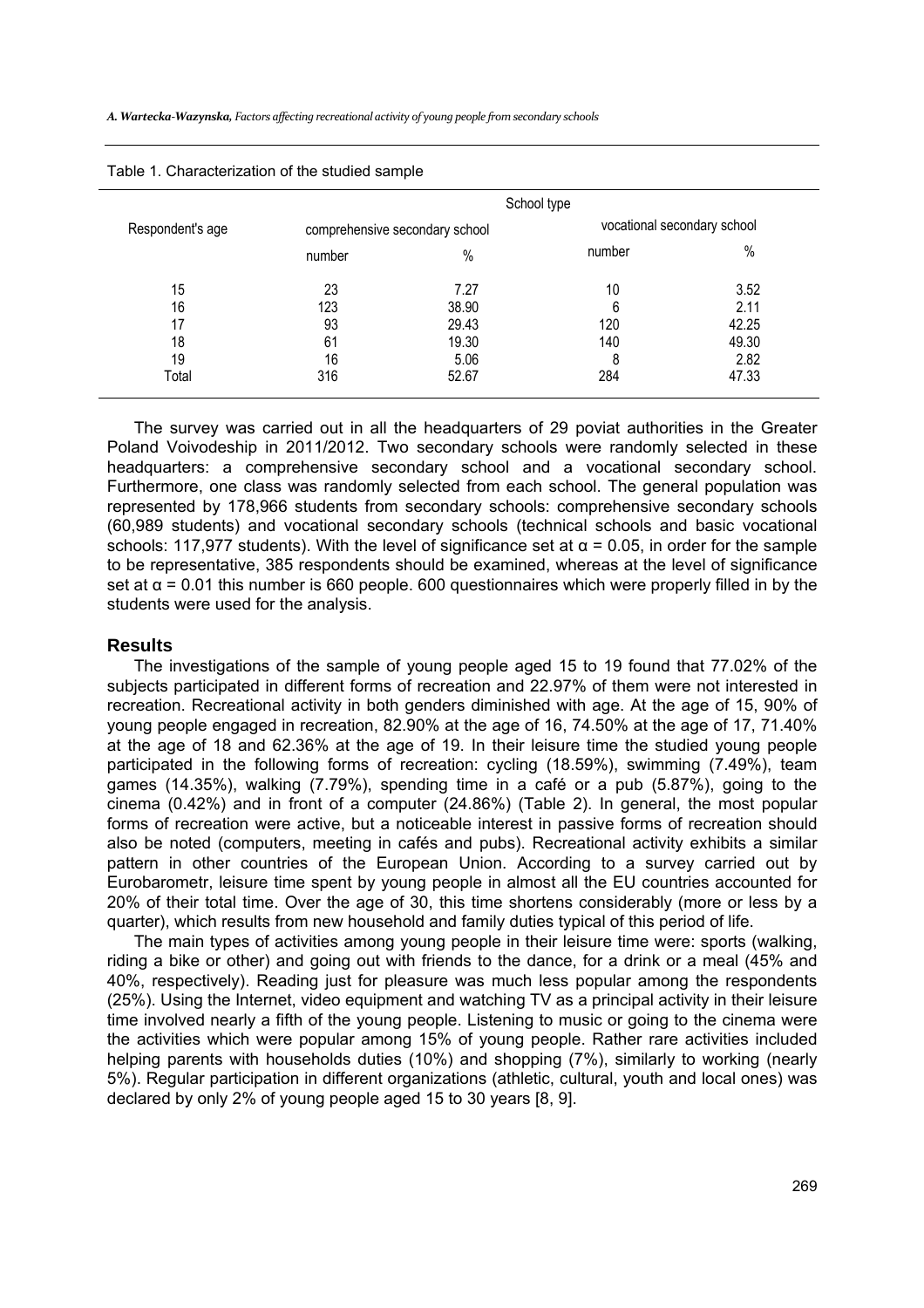School was not the preferred place of spending leisure time by young people. Respondents organized their leisure time on their own outside schools, as they expected lower financial costs of participation in selected forms of recreation. Considering monthly income per capita in the family in connection with forms of recreation, it turned out that young people from families with a lower income (up to 1,000 PLN) were interested in cheaper forms of recreation (cycling, computers, the Internet, reading books). By contrast, young people from families with a higher monthly income per family member engaged in more expensive forms of recreation (swimming pools, team games, meeting in cafés and pubs).

| ≘.                                                          | Way of spending leisure time after school activities |       |                  |       |                                                  |       |         |      |            |       |           |      |        |      |                                  |       |
|-------------------------------------------------------------|------------------------------------------------------|-------|------------------|-------|--------------------------------------------------|-------|---------|------|------------|-------|-----------|------|--------|------|----------------------------------|-------|
| (gross) per person<br>(PLN)<br>Monthly income<br>the family | cycling                                              |       | swimming<br>pool |       | computers,<br>the Internet.<br>computer<br>games |       | walking |      | team games |       | café, pub |      | cinema |      | other<br>(e.g. reading<br>books) |       |
|                                                             | Ν                                                    | $\%$  | Ν                | $\%$  | Ν                                                | $\%$  | Ν       | $\%$ | Ν          | $\%$  | Ν         | $\%$ | N      | $\%$ | Ν                                | $\%$  |
| Up to 500                                                   | 50                                                   | 28.40 | 4                | 2.30  | 61                                               | 34.70 | 6       | 3.40 | 19         | 10.80 | 5         | 2.80 | 8      | 4.50 | 23                               | 13.10 |
| 501-1000                                                    | 96                                                   | 25.60 | 31               | 8.30  | 97                                               | 25.90 | 19      | 5.10 | 46         | 12.30 | 20        | 5.30 | 13     | 3.50 | 53                               | 14.10 |
| 1001-1500                                                   | 67                                                   | 26.00 | 26               | 10.10 | 69                                               | 26.70 | 17      | 6.60 | 20         | 7.80  | 15        | 5.80 | 7      | 2.70 | 37                               | 14.30 |
| 1501-2000                                                   | 36                                                   | 20.00 | 11               | 6.10  | 48                                               | 26.70 | 16      | 8.90 | 24         | 13.30 | 12        | 6.70 | 10     | 5.60 | 23                               | 12.80 |
| 2001-2500                                                   | 23                                                   | 21.30 | 15               | 13.90 | 26                                               | 24.10 | 7       | 6.50 | 14         | 13.00 | 6         | 5.60 | 5      | 4.60 | 12                               | 11.10 |
| Over 2500                                                   | 37                                                   | 21.90 | 18               | 10.70 | 35                                               | 20.70 | 16      | 9.50 | 25         | 14.80 | 15        | 8.90 | 12     | 7.10 | 11                               | 6.50  |
| Total of<br>answers                                         | 309                                                  | 24.40 | 105              | 8.29  | 336                                              | 26.54 | 81      | 6.39 | 148        | 11.69 | 73        | 5.76 | 55     | 4.34 | 159                              | 12.55 |

Tab. 2. Preference for spending leisure time by young people\*\*\* and monthly income per person in families

*Value of Chi-square test = 57.277\* Cramer's V = 0.1408* 

*\* relationship statistically significant at p > 0.05* 

*\*\* respondents were allowed to choose more than one answer* 

As results from the study, the way of spending leisure time was largely determined not only by the financial status (56.83%) but also by the lack of interest in recreational activity (20.86%), lack of sports and recreational equipment (10.58%), lack of leisure time (9.76%) and prices of recreational services (1.95%) (Table 3). Although such factors as the lack of sports and recreational equipment might depend on the income per person in the family (the financial factor), factors connected with the lack of interest in recreational activity and the lack of leisure time at all are worrying. These factors depend on tradition and culture in the family, education at school and in families aimed at participation in physical culture (the social and institutional factor). The studied young people in all age categories emphasized the same factors making it difficult to participate in recreation. It appears that the reasons for this situation lie not only in a reduction in actual incomes in households and a high unemployment rate but also in the role of school in terms of educational curricula for recreational activity and educational attitudes of families in this area.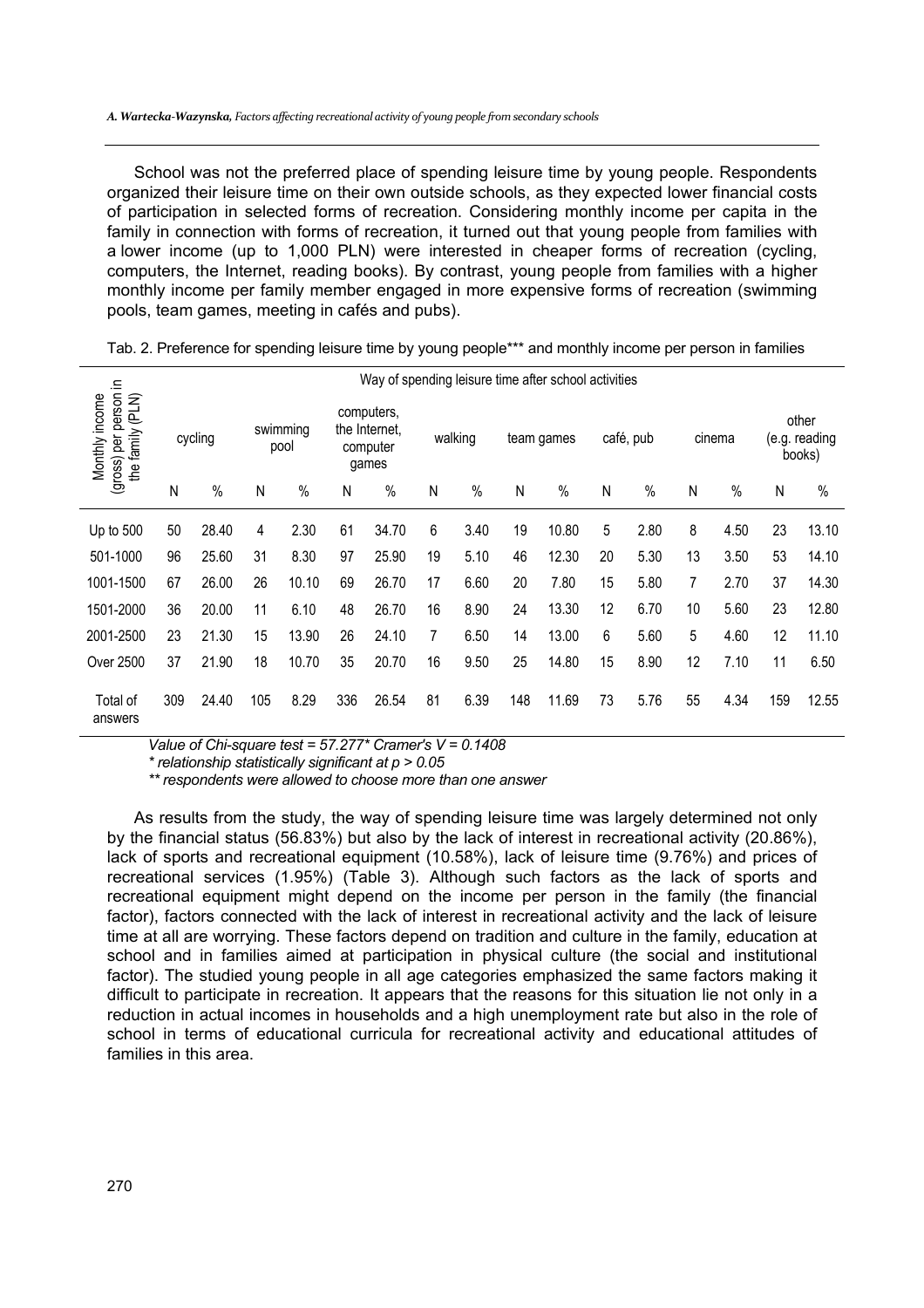|          | The factors which make it difficult to participate in different forms of recreation |                         |                                              |       |     |                                            |    |                      |                                       |      |  |  |
|----------|-------------------------------------------------------------------------------------|-------------------------|----------------------------------------------|-------|-----|--------------------------------------------|----|----------------------|---------------------------------------|------|--|--|
| Age      |                                                                                     | lack of financial funds | lack of interest in<br>recreational activity |       |     | lack of sports and<br>recreation equipment |    | lack of leisure time | prices of<br>recreational<br>services |      |  |  |
|          | N                                                                                   | $\%$                    | N                                            | $\%$  | N   | $\%$                                       | Ν  | $\%$                 | N                                     | $\%$ |  |  |
| 15 years | 50                                                                                  | 58.80                   | 23                                           | 27.10 | 8   | 9.40                                       | 4  | 4.70                 | 0                                     | 0.00 |  |  |
| 16 years | 146                                                                                 | 58.90                   | 59                                           | 23.80 | 22  | 8.90                                       | 17 | 6.90                 | 4                                     | 1.60 |  |  |
| 17 years | 200                                                                                 | 56.80                   | 64                                           | 18.20 | 43  | 12.20                                      | 41 | 11.60                | 4                                     | 1.10 |  |  |
| 18 years | 66                                                                                  | 46.80                   | 29                                           | 20.60 | 17  | 12.10                                      | 25 | 17.70                | 4                                     | 2.80 |  |  |
| 19 years | 91                                                                                  | 61.90                   | 28                                           | 19.00 | 13  | 8.84                                       | 8  | 5.44                 |                                       | 4.76 |  |  |
| Total    | 553                                                                                 | 56.83                   | 203                                          | 20.86 | 103 | 10.58                                      | 95 | 9.76                 | 19                                    | 1.95 |  |  |

|  |  |  |  |  | Tab. 3. Factors which make it difficult to participate in recreation,*** and the respondents' age |  |
|--|--|--|--|--|---------------------------------------------------------------------------------------------------|--|
|  |  |  |  |  |                                                                                                   |  |

*Value of Chi-square test = 41.096\*\* Cramer's V = 0,1285\** 

*\* relationship statistically significant at p ≤ 0.01* 

*\*\*\* respondents were allowed to choose more than one answer* 

#### **Discussion**

Young people in Poland and other EU countries engage in many different forms of recreational activity, both active and passive. However, their everyday habits have been transformed due to new opportunities that are offered by today's world (the Internet, computer games). The increasing passive recreation contributes to a higher number of cases of overweight and obesity among young children. Therefore, there is a growing concern over the fact that physical activity among young people has been replaced in recent years by more static activities [10]. The results obtained in the survey demonstrated that young people (24.86%) often spent their leisure time in front of their computers. The data from the Central Statistical Office in Poland suggest that only 30% of the students from primary schools engage in recreational activity at least once a week for an hour [11].

Physical activity, including recreational activity, health and the quality of life are closely related to each other. Human body has been "designed" to move. Therefore, it requires regular physical activity in order to ensure optimum function and avoid illness. It has been demonstrated that sedentary lifestyles represent a risk factor in development of a number of chronic diseases, including cardiovascular diseases that represent the main cause of deaths in the highly civilized world. Furthermore, active lifestyles show a number of other social and psychological benefits. There is a direct relationship between physical activity and life expectancy, which indicates that physically active populations typically live longer than the inactive ones. After intensification of physical activity, people who used to live sedentary lifestyles usually report improved well-being, both with regard to physical fitness and enhanced mental health, and enjoy better life quality [12, 13, 14]. Similar tendencies were observed in the young people in the present study (39.00%), who, among the benefits of participation in recreation, listed mental, relaxation, health and aesthetic values. The problem of passive recreation concerns not only the results of the studies carried out in Poland.

According to the available data, 40% to 60% of the EU's population live sedentary lifestyles. Therefore, it is essential for the EU member states to prepare national programmes to support physical activity in order to stimulate changes in unhealthy habits and promote the awareness of the benefits of recreational activity for health. These programmes should take into consideration the natural, school and family environments, habits and cultural determinants in each country. According to WHO resolutions, any person should be involved in physical activity for at least 30 minutes a day [15]. These programmes also concern young people at school age, who should engage in everyday physical activity at a moderate to intensive level for 60 minutes a day or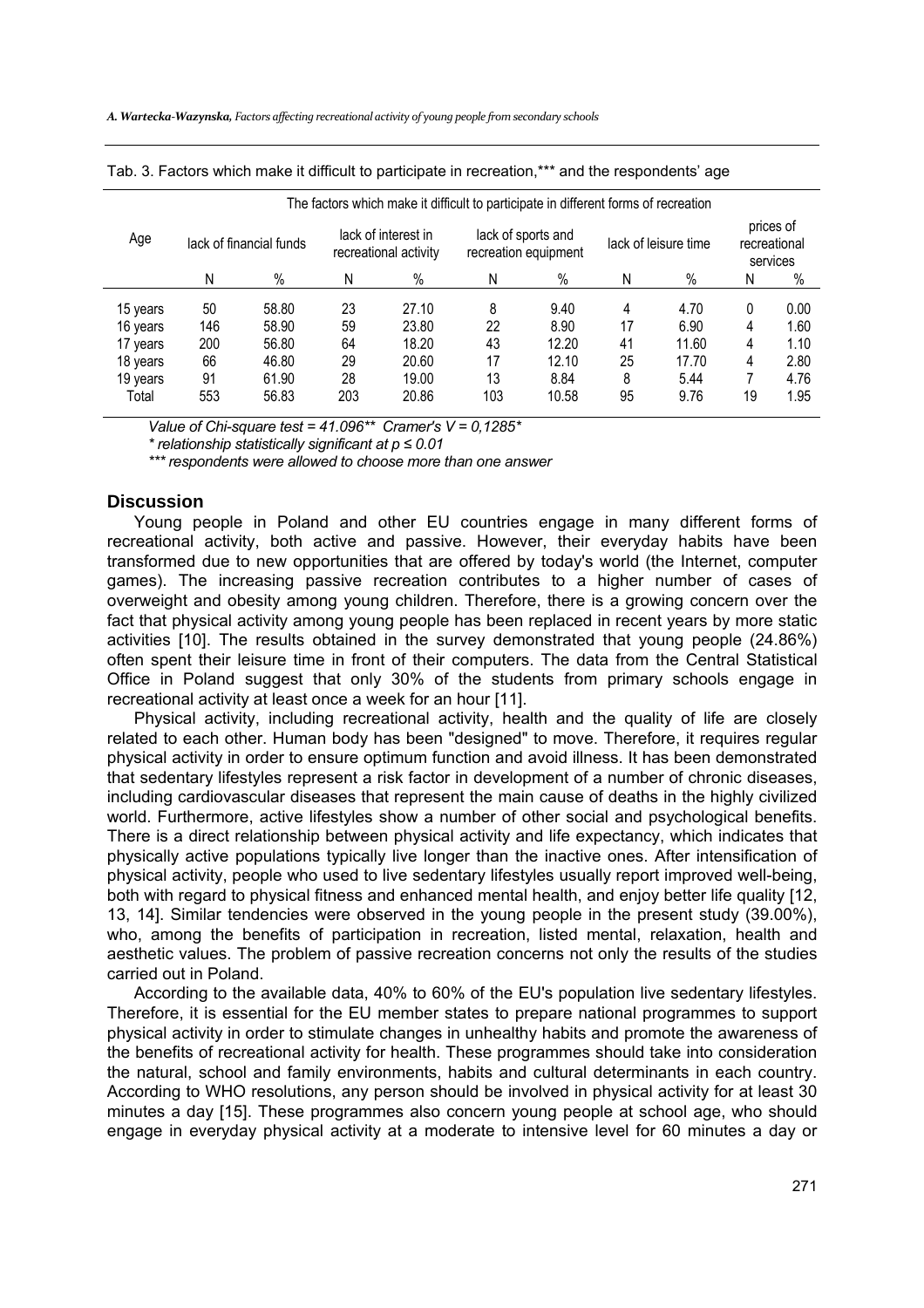longer, choosing the forms which are properly adjusted to age, pleasant and include varied forms of exercise. Particular focus should be placed on development of motor skills of young people.

Recreational activity, walking, cycling, skating or swimming are correlated with improved health and might represent an important supplementation of physical activity among young people. Sport activity, frequent attendance in fitness and wellness centres and recreational activity (e.g. swimming, rowing, sea and lake sailing or activity in the form of walking, trekking, horse-riding, cycling in the mountains and other environments) has been increasingly popular in countries of the European Union. This physical activity is particular interesting as it helps young people realize that physical activity might have positive effects on both body and mind. The respondents declared that, among the forms of sport activity, they participated in: sailing/canoeing tourism (25.28%), sports camps (5.83%), equestrian tourism (2.77%), hiking (8.75%) and cycling tourism (13.08%). Among young people, cycling to school is associated with a higher level of physical fitness. In Denmark, where this mode of transport is used by almost two thirds of young people, the physical fitness level among cyclists was found to be higher by 8%. This translates directly into health benefits since a quarter of the least physically fit children were diagnosed with thirteen times more problems caused by worse metabolism, such as a higher risk factor of cardiovascular diseases compared to the most active young people. The young people who cycled to school were five times more often placed in the highest quartile of physical fitness. The respondents declared that they were actively involved in the following forms of recreation: cycling (18.59%), swimming (7.49%), walking (7.79%) and team games (14.35%) [16].

The results obtained in a study carried out by the author of the present paper demonstrated that there is a statistical relationship between recreational activity and gender, age and income in families. According to the study, gender was correlated with recreational activity of the studied young people. The studied men were more physically active than women. Recreational activity was also correlated with the subjects' age since participation in recreation declined with age. Young people declared that they did not participate in recreational activity chiefly due to the lack of financial means (56.83%), lack of interest in participation in recreation in their leisure time (20.86%), lack of sports and recreation equipment (10.58%), lack of leisure time (9.76%) and prices of recreational services (1.95%). A national-level survey carried out by E. Biernat also showed that Poles usually declare that they could not participate in recreational activities because of the lack of free time (31.9%). Similar behaviour was observed among Polish respondents in the surveys by the Central Statistical Office and the Institute of Tourism [17, 18].

# **Conclusions**

Recent years have seen considerable civilization and social transitions which determine lifestyles of the people from different age categories, with particular focus on young people. One consequence of these changes is more leisure time. The method of managing this leisure time determines the human health status, also in young generations. Undoubtedly, one of the methods of maintaining physical fitness is active participation in recreation.

Rational participation in recreational activity contributes to maintaining health and instils good mood into a person. However, drawing conclusions about a direct effect of recreational and tourism activity on improvement in the health status and the quality of life of an individual might be premature if a system of recreation-oriented education of young people is not created at the level of central and local administration.

Programmes for sport and recreation for all should be aimed at encouraging all citizens to engage in regular physical activity. However, young people at school age should be the first target group. If educated and prepared to active recreation, young generations will instil the ideas of recreation into next ones.